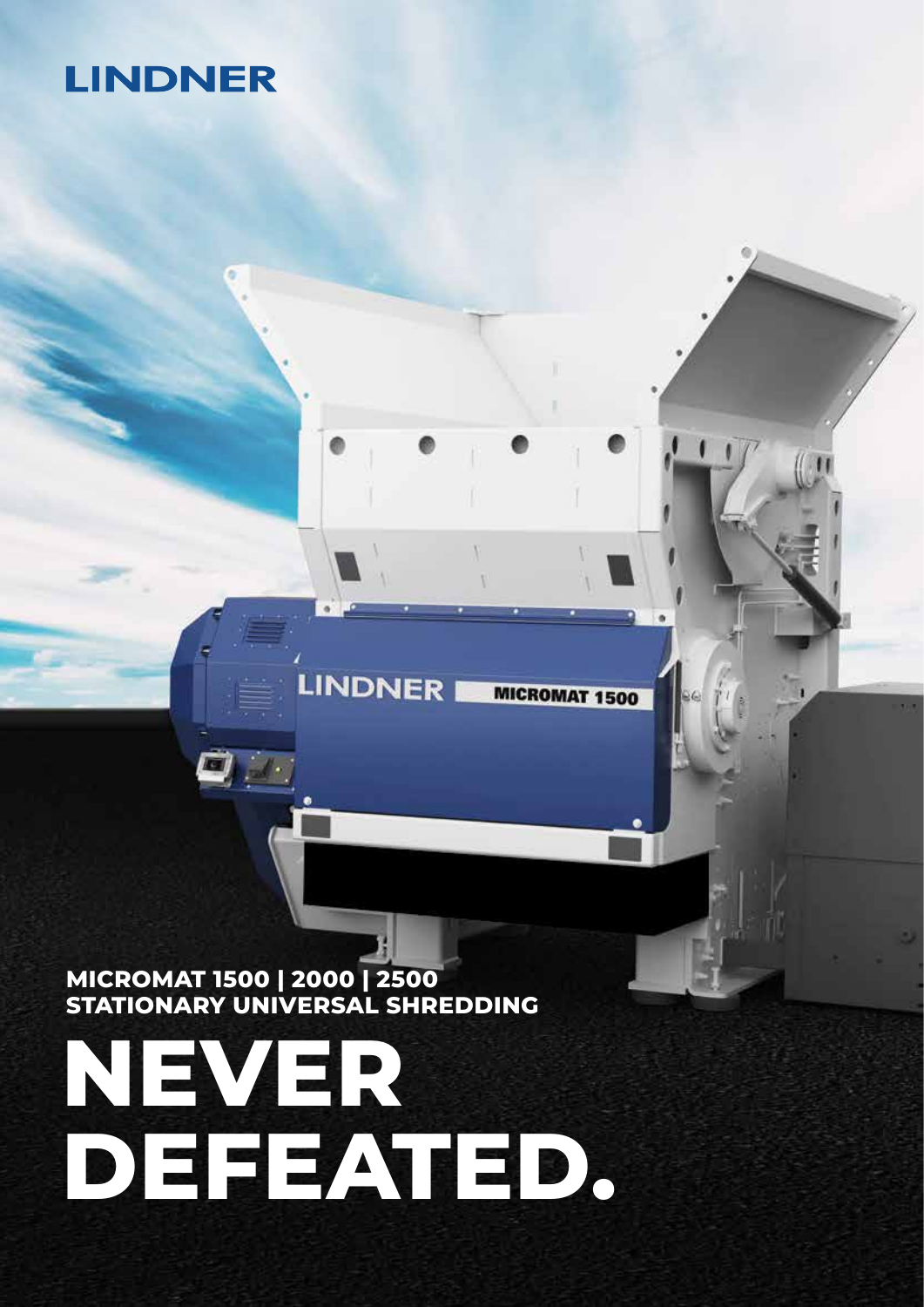**1.**

**2.**

**3.**

**4.**

**5.**

#### **6. 3. HYDRAULIC MAINTENANCE DOOR**

Fast cleaning and readiness for different input materials thanks to easy access to cutting unit and pusher.

Quick and clean removal of non-shreddables with the maintenance door at position 2.

Enjoy convenient access to the rotor and counter knives for a fast knife exchange with the maintenance door at position 3.

**Optimum machine protection thanks to** the safety clutch and the drive unit's instant mechanical disengagement in the event of incidents.



### **1. POWERFUL GEAR DRIVE**

Intuitive menu navigation with software functions automatically opening and closing depending on the task at hand.

Robust, high-torque gear drive the effective shredding of e.g. rigid plastics, fibres, nets and big bags.

High availability thanks to fast troubleshooting with smart solution-finding and integrated FAQ database.



## **2. CONTROL & OPERATION**

**Maximum flexibility** thanks to the new Multiplex rotor shredding almost any plas-

Ergonomic operation with activitydependent ports for the mobile panel on the front and rear of the machine.

More output and up to 40% more productivity guaranteed by the new 3D stepped







Flexible output sizes possible with our quick-change screen units in various hole sizes.

## **5. INTERNAL PUSHER**

Constant shredding due to uniform material feeding. Maintenance-free to the absence of guide elements.

Easy feeding with a completely internal construction.

No jamming as a result of our additional comb and sealing bars.

# **4. MULTIPLEX ROTOR**

tics and other materials.

rotor design.

Resistant to foreign matter due to robust design and special wear plates.

# **6. PLUG & GO SCREEN UNIT**

Extremely safe operation with the electromagnetically locked screen access point. Easy screen change thanks to their swivel-mounted, hydraulically operated,

modular design.

# **CUTS EVERY-THING DOWN TO SIZE.**



# **ONLY LINDNER CLIENTS CAN TRULY SAY:**

# **UNIVERSAL SHREDDING, LINDNER STYLE: FLEXIBLE, SMART AND POWERFUL.**

The Micromat series of single-shaft shredders is the key to processing a wide range of plastics or other materials with maximum productivity. The winning combination of intelligent software, powerful drives and the new Lindner Multiplex rotor keeps the line continuously busy with the necessary material – all day and all night long.